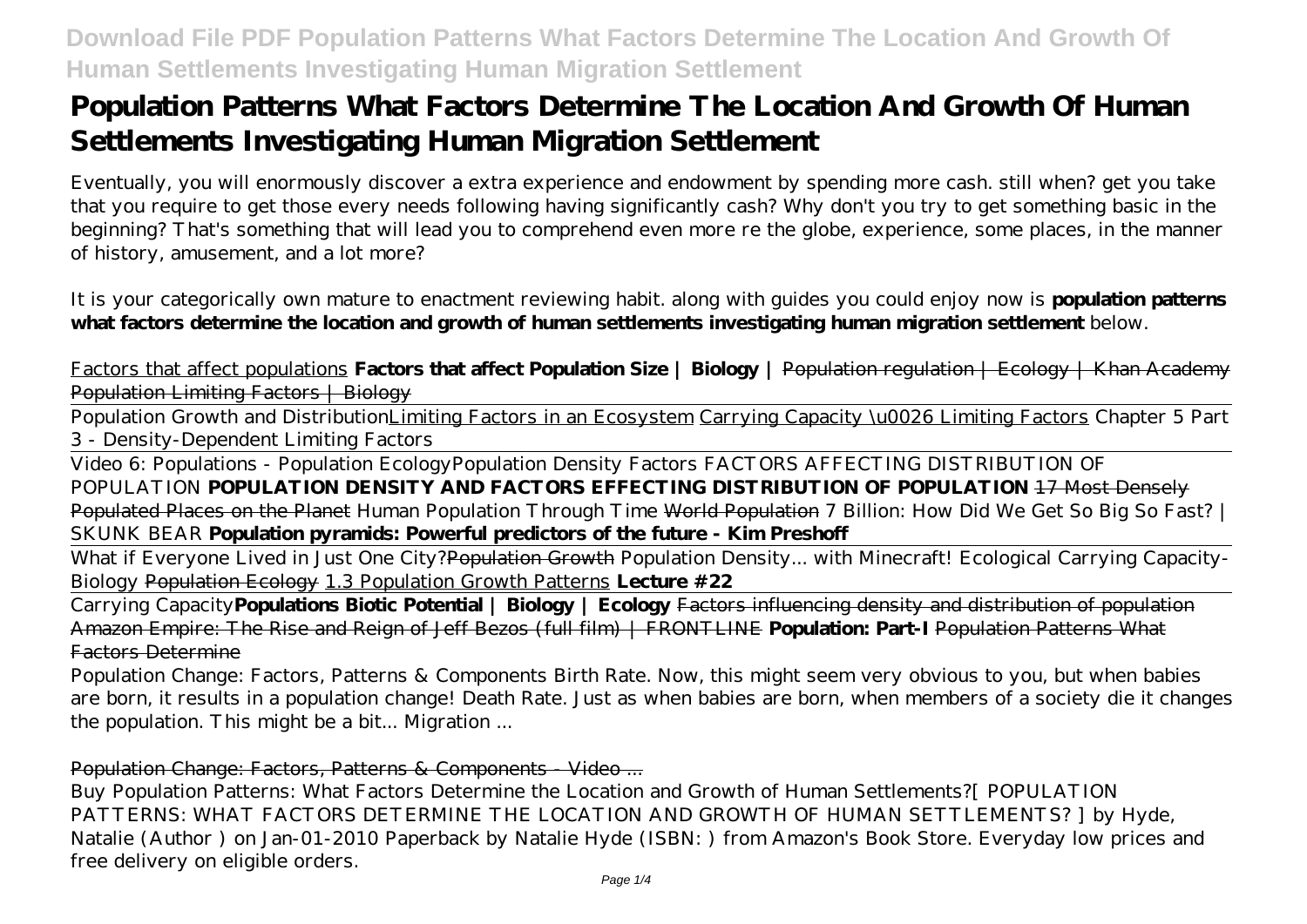# **Download File PDF Population Patterns What Factors Determine The Location And Growth Of Human Settlements Investigating Human Migration Settlement**

### Population Patterns: What Factors Determine the Location ...

Determining factors have included areas that offered defensive advantages, resources such as metals, salt, and fossil fuels, and locations on trading routes. In modern times proximity to commercial centers and transportation links, such as railways, canals, and airports, have become more important. The concepts of urbanization-the settlement and growth of cities-and suburbanization, the return to the countryside and the growth of commuter towns, are both examined.

#### Population patterns : what factors determine the location ...

Population size is the number of individuals in a population. Population density is the average number of individuals per unit of area or volume. The pattern of spacing of individuals in a population may be affected by the characteristics of a species or its environment.

### 6.17: Population Size, Density, and Distribution - Biology ...

Physical Factors: 1. Physical Factors: Physical factors that affect population distribution include altitude and latitude, relief,... 2. Economic, Political and Historical Factors:

### Factors that Affects Population Distribution

What are the Factors Affecting Population Distribution? Geographic Factors of Population Distribution. Physical conditions, such as climate (temperature and rainfall),... Social and Economic Factors of Population Distribution. Geographers are not unanimous in their opinion that the... Type of ...

### What are the Factors Affecting Population Distribution?

Push factors are liable for out-migration which includes war, famines, political unrest, economic disorder, ethnic conflict etc. Pull factors invite in-migration when more financial opportunities and political stability exist at a region. Due to migration, quantitative population changes occur.

### Top 4 Determinants of Population Growth

There are many human and physical factors that affect population distribution and population density across the world. Physical factors that affect population density include water supply, climate, relief (shape of the land), vegetation, soils and availability of natural resources and energy. Human factors that affect population density include social, political and economic factors.

### What factors affect population density and distribution ...

Wars and conflicts can lead to significant movements of population and a simultaneous decrease in density in some areas while others may increase. D. Task on factors affecting population density Carefully read the material above; you could research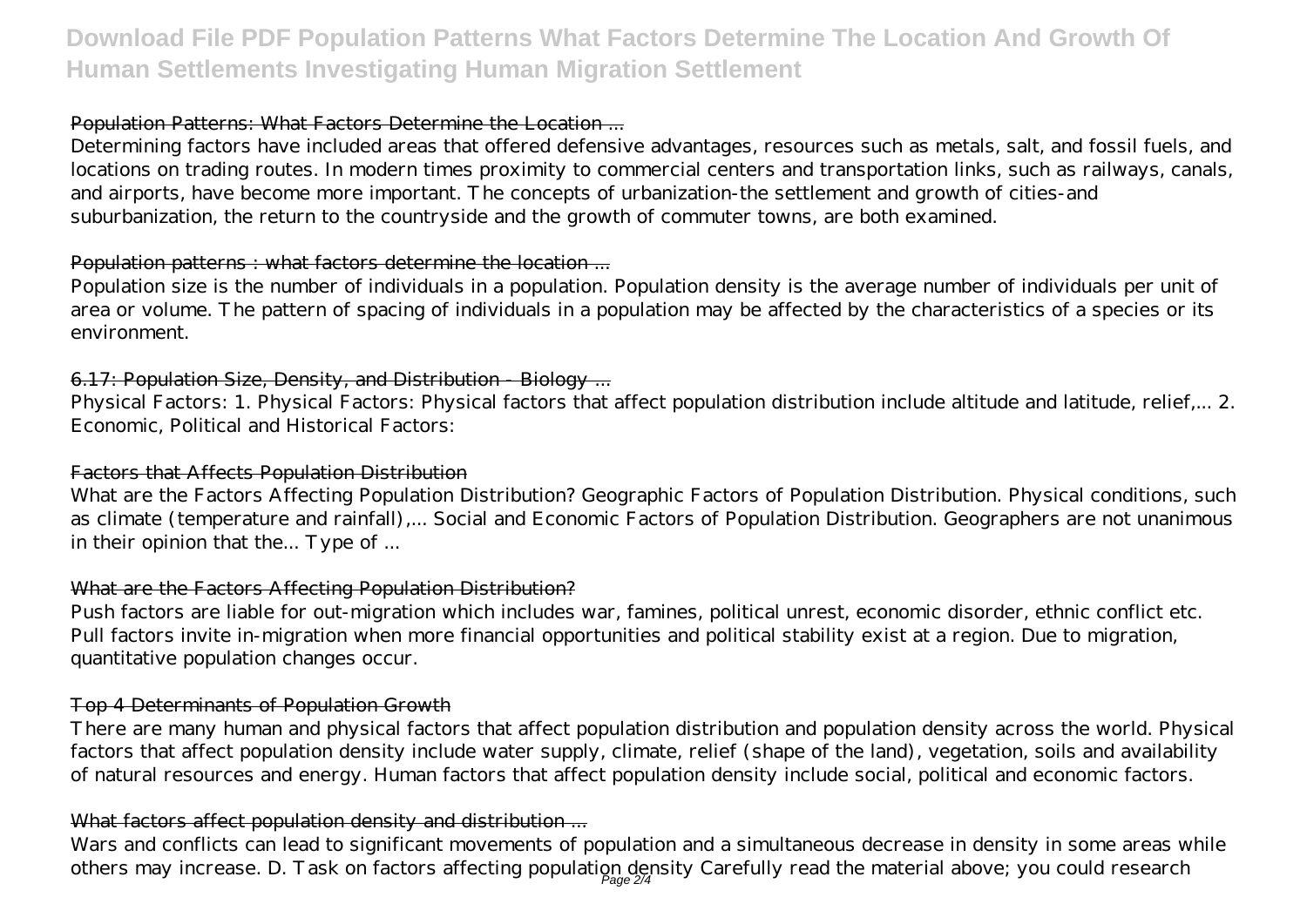## **Download File PDF Population Patterns What Factors Determine The Location And Growth Of Human Settlements Investigating Human Migration Settlement**

online to find additional detail/factors.

#### Physical and human factors affecting global population ...

Population patterns are shaped by three basic events: Births, deaths, migration. This entry was posted on March 24, 2016 and filed under Population.

#### Growth or Decline: Understanding How Populations Change

Population Patterns: What factors determine the location and growth of Human Migration and Settlement: What Factors Determine the Location and Growth of Human Settlements?: Hyde, Natalie: Amazon.sg: Books

### Population Patterns: What factors determine the location ...

The factor which affects the growth of the population in the biggest way is the fertility rate. The fertility rate is typically measured by the number of children per one woman of child-bearing age. If the fertility rate is larger than 2, the rule of thumb is that the population should rise, as there are more children than their parents.

#### What Factors Affect the Growth of the Population? | Bizfluent

Factors that impact population include birthrates, mortality rates, and migration, including immigration and emigration. There are numerous potential outcomes of the growing population, and sociological perspectives vary on the potential effect of these increased numbers. The growth will pressure the already taxed planet and its natural resources.

#### Demography and Population | Introduction to Sociology

Three basic types of population distribution within a regional range are (from top to bottom) uniform, random, and clumped. On large scales, the pattern of distribution among individuals in a population is clumped. On small scales, the pattern may be clumped, regular, or random.

#### Species distribution - Wikipedia

[Book] Population Patterns What Factors Determine The Location And Growth Of Human Settlements Investigating Human Migration Settlement As recognized, adventure as competently as experience roughly lesson, amusement, as with ease as contract can be gotten by just checking out a

Population Patterns What Factors Determine The Location ... My Cart Collections. Guided Reading. F & P A-Z Starter Collections; F & P Levels by Grade

#### Population Patterns